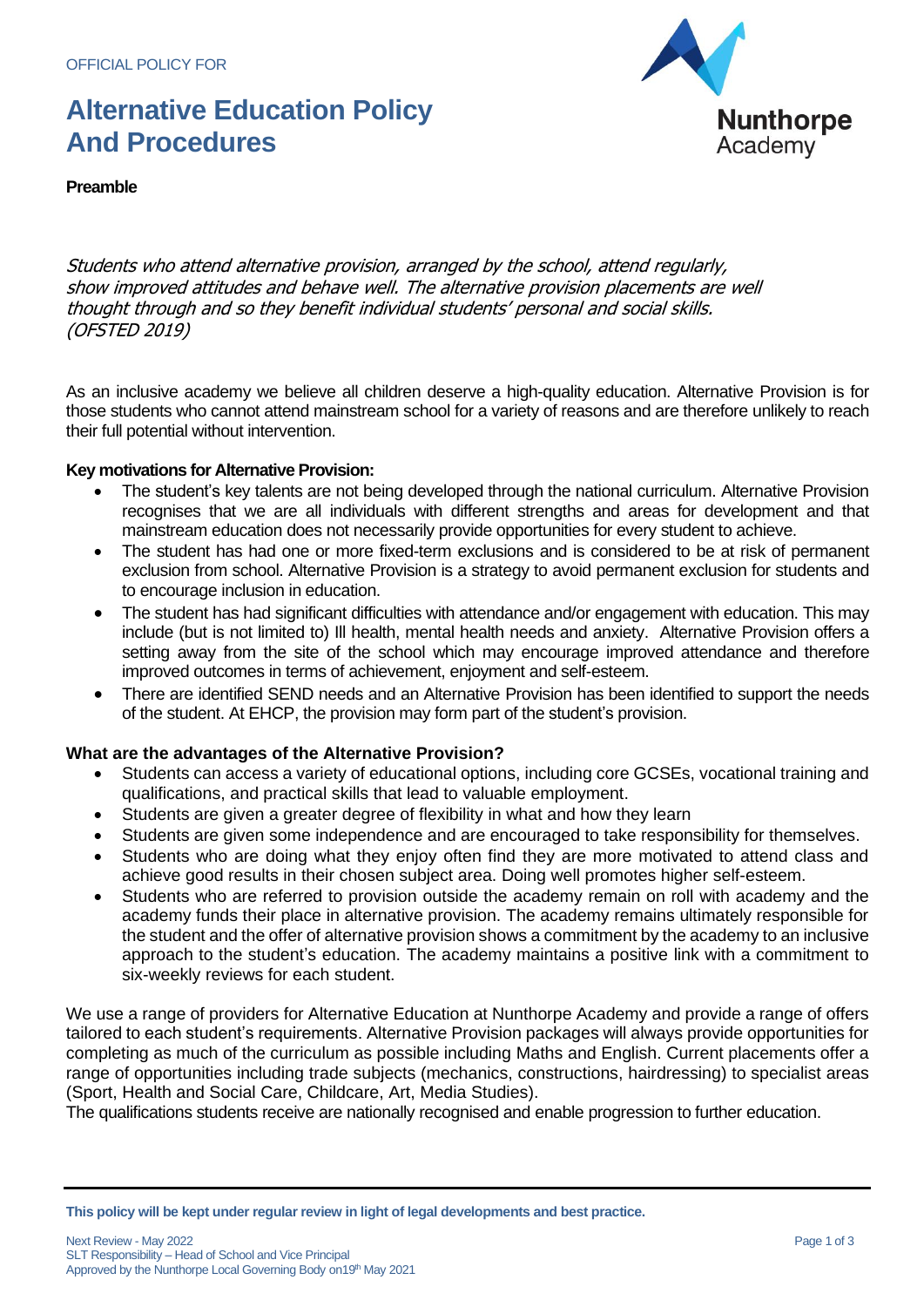# **Alternative Education Policy And Procedures**



## **All procedures have been developed on the basis of the following:**

- Referral to alternative provision is made on the basis of a comprehensive assessment of the student's needs and aspirations, with input from the student and their parents/carers, to ensure that the selected provision is a good match.
- The alternative provision package will offer an equality of opportunity so that learners outside of the academy have the same chances to progress in their education as they would have had should they have remained within the curriculum.
- The academy will make their best endeavours to ensure the alternative provision package offers a full time equivalent to the student's current curriculum offer. While 'full-time' is not defined in law, students in alternative provision should receive the same amount of education as they would receive should they have remained in Nunthorpe Academy. Full-time can be made up of two or more parttime provisions.
- If an alternative placement breaks down the situation will be discussed and a meeting convened. If the situation cannot be resolved the students will be expected to return to Nunthorpe Academy.
- Service Level Agreements are in place for all provision. Each provision will be quality assured by the academy on a termly basis to ensure best practise.
- Once committed to off-site alternative provision, students must attend and failure to do so should carry the same consequences as non-attendance at Nunthorpe Academy
- The academy will monitor attendance, behaviour and educational progress through close links with the alternative provision provider. The academy will maintain strong links with the family and provider through six weekly review meetings and quality assurance.
- Attendance at off-site alternative provision will be monitored closely and reported to the academy daily, every step will be taken to ensure that accurate attendance data is kept by Nunthorpe Academy. All professionals have a statutory responsibility to safeguard and promote the welfare of children and young people and tracking and reporting attendance at alternative provision is an essential component in achieving this. There is an expectation that any safeguarding concerns are raised with the Designated Senior Person at Nunthorpe Academy and that all alternative providers adhere to the safeguarding policy held by the Academy.

## **Complete Checklist**

- Students may be referred by the Pastoral Team, the SENCO, the Head of School or the Vice Principal of the academy
- The Head of Alternative Provision from the academy will clearly explain to families the reason why the alternative provision is being offered. The package will be explained in full to the student and parents/carers including:
	- o The curriculum being offered
	- o The expected impact on attainment and achievement
	- o The expectations in terms of student conduct
	- o The expectations regarding the role of the parent
	- $\circ$  The expectations regarding the role of the academy and the provider.
- Once agreement has been reached regarding the package the Head of Alternative Provision will contact the provider and ask that a place is allocated. If parents/carers do not accept the offer of alternative provision as an appropriate alternative to education at Nunthorpe Academy this will be documented and other alternatives will be sought.
- Students must attend the on-site or off-site alternative provision as required and parents/carers must support this.

**This policy will be kept under regular review in light of legal developments and best practice.**